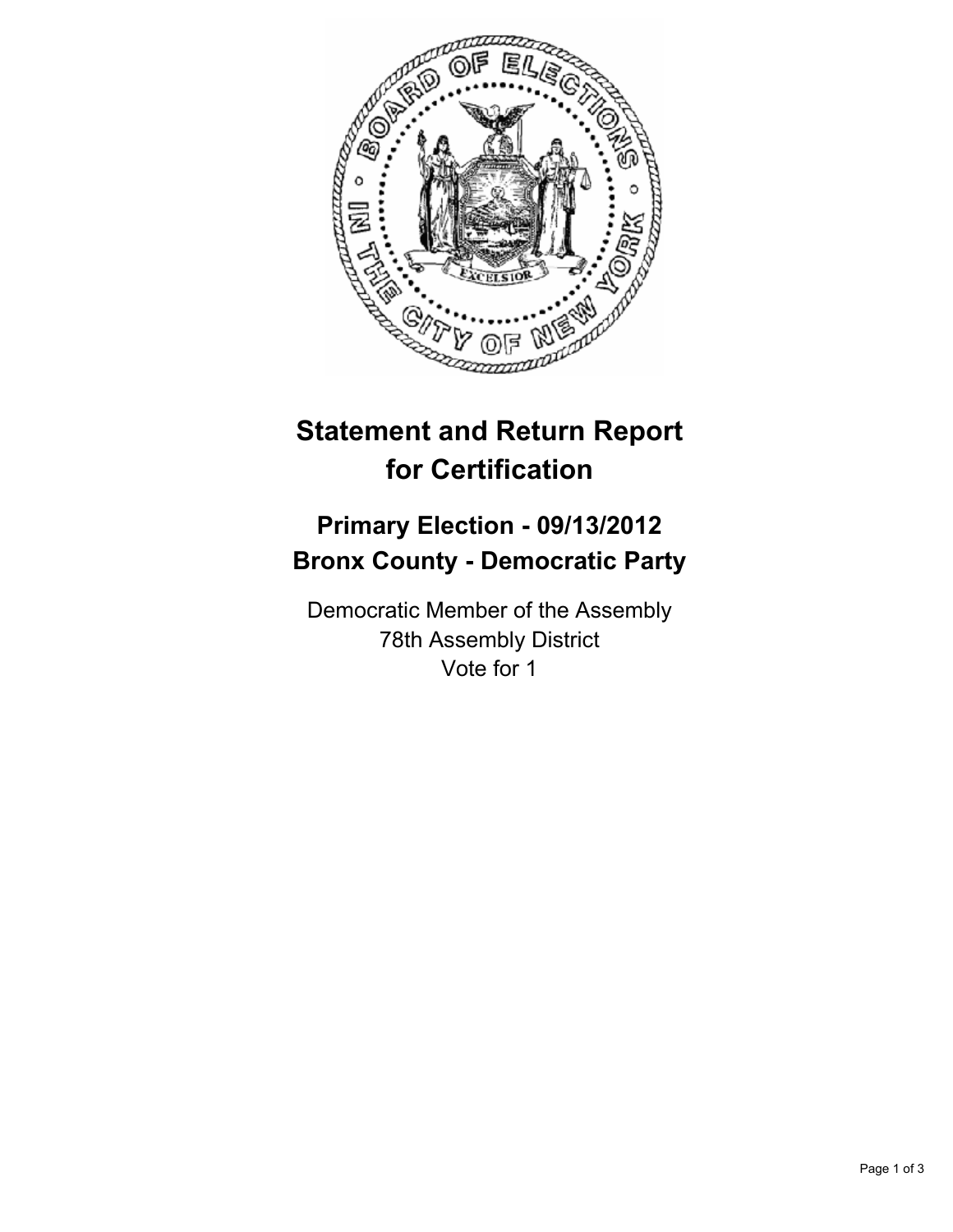

## **Assembly District 78**

| <b>PUBLIC COUNTER</b>                                    | 2,497        |
|----------------------------------------------------------|--------------|
| <b>EMERGENCY</b>                                         | 0            |
| <b>ABSENTEE/MILITARY</b>                                 | 105          |
| <b>FEDERAL</b>                                           | 0            |
| <b>SPECIAL PRESIDENTIAL</b>                              | $\mathbf{0}$ |
| <b>AFFIDAVIT</b>                                         | 92           |
| <b>Total Ballots</b>                                     | 2,694        |
| Less - Inapplicable Federal/Special Presidential Ballots | 0            |
| <b>Total Applicable Ballots</b>                          | 2,694        |
| <b>JOSE RIVERA</b>                                       | 1,813        |
| RICARDO MARTINEZ                                         | 513          |
| ADRIANO ESPALLA (WRITE-IN)                               | 1            |
| AL SHARPTON (WRITE-IN)                                   | 1            |
| IRENE ESTRADA RUKAJ (WRITE-IN)                           | 1            |
| JAMES PEREZ (WRITE-IN)                                   | 1            |
| MALIK ROSE (WRITE-IN)                                    | 1            |
| MARK GJONAJ (WRITE-IN)                                   | 3            |
| NELSON CASTRO (WRITE-IN)                                 | 1            |
| NELSON L CASTRO (WRITE-IN)                               | 1            |
| RICHARD SOTO (WRITE-IN)                                  | 1            |
| UNATTRIBUTABLE WRITE-IN (WRITE-IN)                       | 6            |
| <b>Total Votes</b>                                       | 2,343        |
| Unrecorded                                               | 351          |